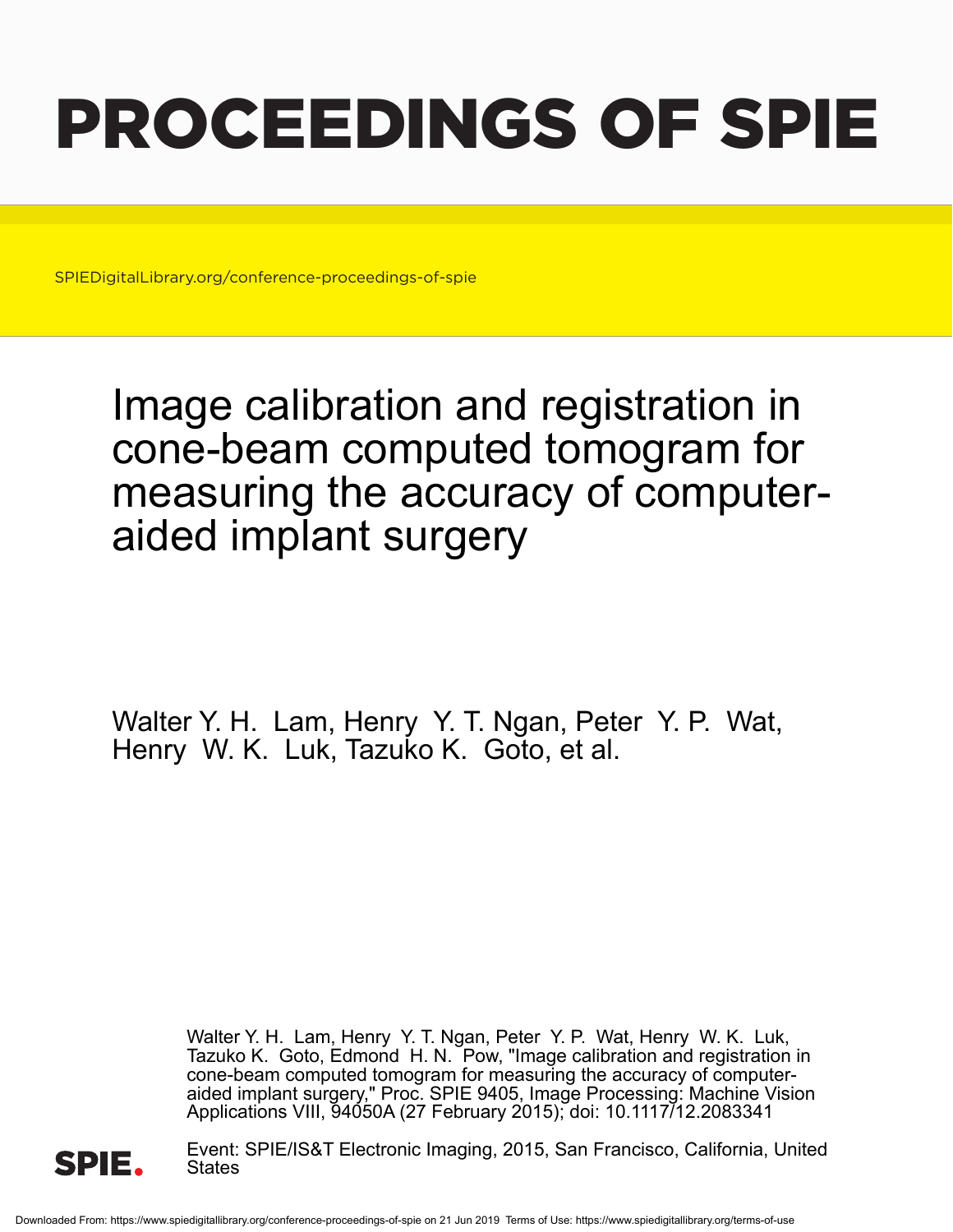## **Image calibration and registration in cone-beam computed tomogram for measuring the accuracy of computer-aided implant surgery**

Walter Y.H. Lam<sup>a</sup>, Henry Y.T. Ngan<sup>b</sup>, Peter Y.P. Wat<sup>a</sup>, Henry W.K. Luk<sup>a</sup>, Tazuko K. Goto<sup>a</sup>, Edmond H.N. Pow<sup>a</sup>

Tazuko K. Goto<sup>a</sup>, Edmond H.N. Pow<sup>a\*</sup><br><sup>a</sup>Faculty of Dentistry, The University of Hong Kong, Pokfulam, Hong Kong, China

<sup>b</sup>Department of Mathematics, Hong Kong Baptist University, Kowloon Tong, Hong Kong, China

#### **ABSTRACT**

Medical radiography is the use of radiation to "see through" a human body without breaching its integrity (surface). With computed tomography (CT)/cone beam computed tomography (CBCT), three-dimensional (3D) imaging can be produced. These imagings not only facilitate disease diagnosis but also enable computer-aided surgical planning/navigation. In dentistry, the common method for transfer of the virtual surgical planning to the patient (reality) is the use of surgical stent either with a preloaded planning (static) like a channel or facilitates real time surgical navigation (dynamic) after registration with fiducial markers (RF). This paper describes using the corner of a cube as a radiopaque fiducial marker on an acrylic (plastic) stent, this RF allows robust calibration and registration of Cartesian  $(x, y, z)$ -coordinates for linking up the patient (reality) and the imaging (virtuality) and hence the surgical planning can be transferred in either static or dynamic way. The accuracy of computer-aided implant surgery was measured with reference to coordinates. In our preliminary model surgery, a dental implant was planned virtually and placed with preloaded surgical guide. The deviation of the placed implant apex from the planning was  $x=+0.56$ mm (more right),  $y=-0.05$ mm (deeper),  $z=-0.26$ mm (more lingual) which was within clinically 2mm safety range. For comparison with the virtual planning, the physically placed implant was CT/CBCT scanned and errors may be introduced. The difference of the actual implant apex to the virtual apex was x=0.00mm, y=+0.21mm (shallower), z=-1.35mm (more lingual) and this should be brought in mind when interpret the results.

**Keywords:** Cone beam computed tomography, Cartesian coordinates, implant surgical guide, mapping, rigid registration

#### **1. INTRODUCTION**

Medical radiography is the use of electromagnetic radiation, most commonly the X-rays, to view the internal structure of a human body without breaching its surface integrity. Human structures absorb and therefore attenuate radiation in different levels with respect to their specific tissue density (radiopacity). Bone and teeth are mineralized tissues rich in calcium ions of high atomic number, they appear white in the imaging since most of the radiations were attenuated and the detector was little exposed. Meanwhile the soft tissues composed of mainly water and the air cavities which do not attenuate the radiation much and cause extensive exposure leading to dark imaging. In the past, when only plain radiographs were available, the acquired radiographic images represented summative radiation attenuation by the tissues between the source and the detector. While plain radiography is useful for diagnosis of simple disease e.g. bone fracture of limbs, its application might be limited when multi-layered composite structures such as abdomen or head are involved which makes the interpretation of images extremely difficult.

With the advancement of digital technology, in CT/CBCT, tissues along the radiation path can be differentiated and reconstruct into the gray-scale three-dimensional (3D) image by shaded surface display (SSD) and volume rendering as well as the three orthogonal views in axial, coronal and sagittal by multi-planar reformatting (MPR). These were based on a series of plain radiographs taken from different levels in CTs or from different angulations in CBCTs. CBCTs require much lower radiation dosage to the patient in single rotation of the x-ray source/detector assemble in comparison of multiple rotations in CTs. These imagings<sup>1, 2</sup> are accurate representation of the real object as verified by linear and three dimensional measurements. This enables computer-aided surgical planning, e.g. joint replacement in the orthopedics and accurate placement of oral implants in the dentistry. The surgeon may perform the trial surgery virtually or on a rapid prototyped stereolithographic (SLG) model and plan for reconstruction of the surgical defect.

> Image Processing: Machine Vision Applications VIII, edited by Edmund Y. Lam, Kurt S. Niel, Proc. of SPIE-IS&T Electronic Imaging, SPIE Vol. 9405, 94050A · © 2015 SPIE-IS&T CCC code: 0277-786X/15/\$18 · doi: 10.1117/12.000000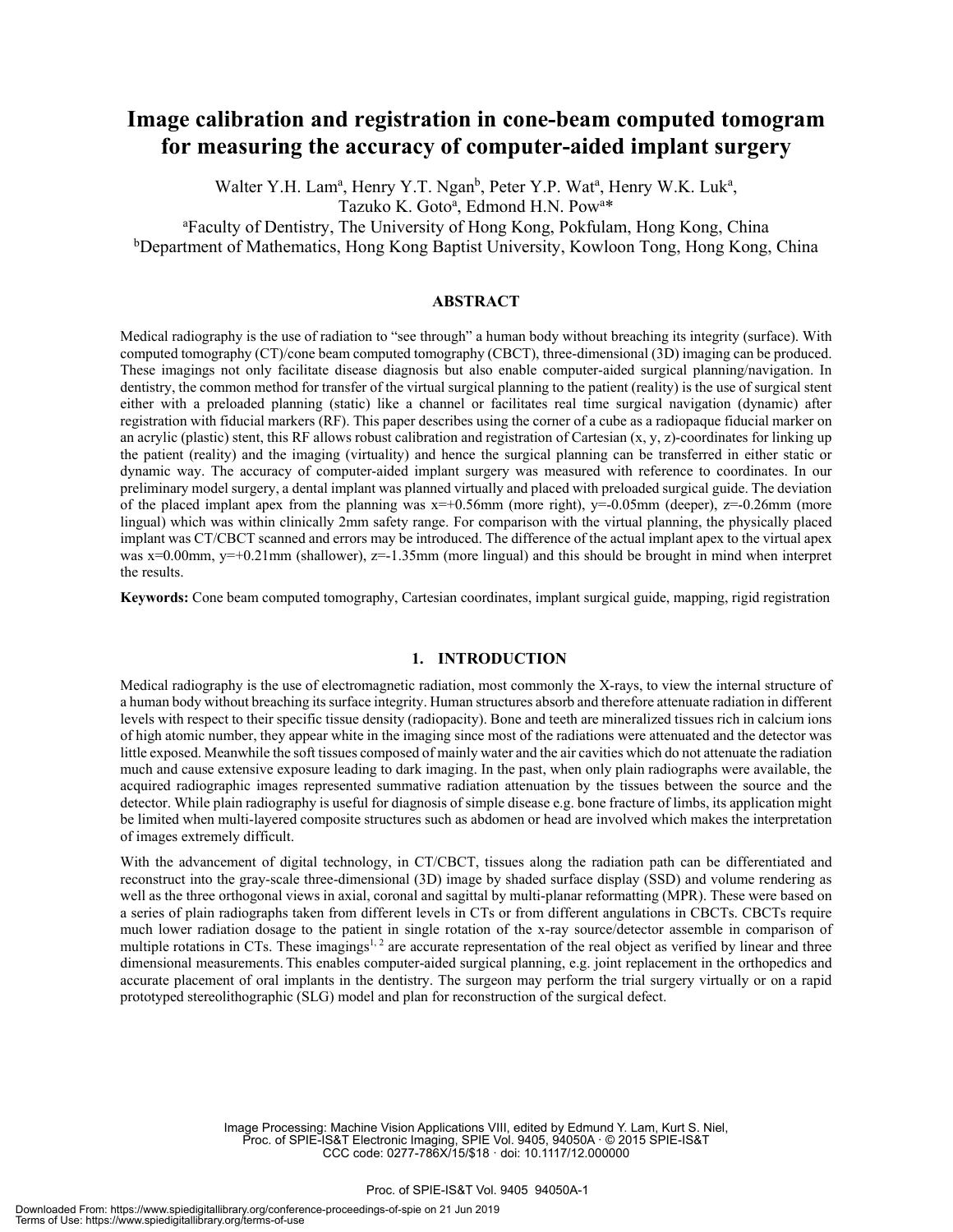To transfer the virtually planned implant position to the patient (reality), a precise registration between the virtuality and reality is needed. In orthopedic, surgeons register specific points on the bone to match the actual anatomy to the virtual model during surgery. In dentistry, patients usually need to wear a plastic stent with radiopaque markers seating on the teeth which are stable and reproducible during the imaging acquisition. These markers are either simply providing a intended final outcome (future tooth crown shape) for planning or a piece of surgical information in the form of channel showing the path of drilling (static guidance)<sup>3</sup>. Alternatively, the markers may help relating the imaging to the patient (usually by metal spheres) for real-time navigation (dynamic guidance)<sup>4</sup>. In this paper, the corner of a cube acts as a fiducial marker (RF) which allows a robust calibration and registration of Cartesian (x, y, z)-coordinates for both the patient and the imaging while they are being linked up, the surgical planning can then be transferred in either way. The final surgical result can easily be compared to the planning with reference to the difference in (x, y, z)-coordinates.

This paper is organized as follows. Section 2 gives a review of current implant surgical guidance in dentistry. Section 3 presents the mathematics and procedure of the planning and actual surgical result. Section 4 offers the details of the experiment such as material and method, and the corresponding results. Lastly, Section 5 draws the conclusion.

#### **2. REVIEW OF CURRENT IMPLANT SURGICAL GUIDANCE IN DENTISTRY**

Titanium oral implants are a novel treatment modality for replacement of missing teeth. It is a biocompatible screw-like metal cylinder first surgically inserted and then integrated in human jaw bone via a process named osseo-integration. The missing tooth can then be replaced by attaching a prosthetic crown to the integrated implant. Dental implant has various diameters and lengths available and its selection depends mainly on the volume of bone and any intervening vital anatomical structures such as the nerve trunk. In addition, the position and angulation of the implant is also crucial for the fabricating as well as the long term success of the prosthesis.

Traditionally, a plastic/wax tooth crown is physically set on the stone model of teeth in harmony with adjacent/opposing teeth and the surgery is planned accordingly. The entry point (Ar in Figure 1) and the angulation of an implant (O-O' in Figure 1) is backward planned with reference to the future tooth crown (final outcome). The surgical planning in the form of a channel will be carried by a stent with radiopaque marker (radiographic stent) and verified by taking a CT/CBCT. Any changes to the original plan can be calculated with a simple geometric algorithm and the stent (now become a surgical stent) can then be modified with mechanical positioning devices or drilling machines to provide surgical plan to the surgeons (new entry point  $B_r$  and new angulation N-N' in Figure 1)<sup>3</sup>.



Figure 1. A cross-sectional view of a CBCT taken for implant planning. Outline of the future tooth crown and the preplanned channel was lined by a radiopaque material gutta percha. Original plan pass the center of future tooth crown but not the center of bone. A change of implant's angulation and entry point was therefore decided. Ar is the pre-CT implant entry point and  $B_r$  is the post-CT entry point; axis O-O' is the pre-CT implant long axis and N-N' is the post-CT implant long axis.

Rapid prototyped SLG surgical guide may be used to transfer the virtual implant surgical planning back to the patient<sup>5</sup>. For single or short span missing teeth, radiographic stent may be omitted since adjacent teeth may provide information to set a virtual tooth crown. For multiple missing teeth, the information of future tooth crowns may be provided by wearing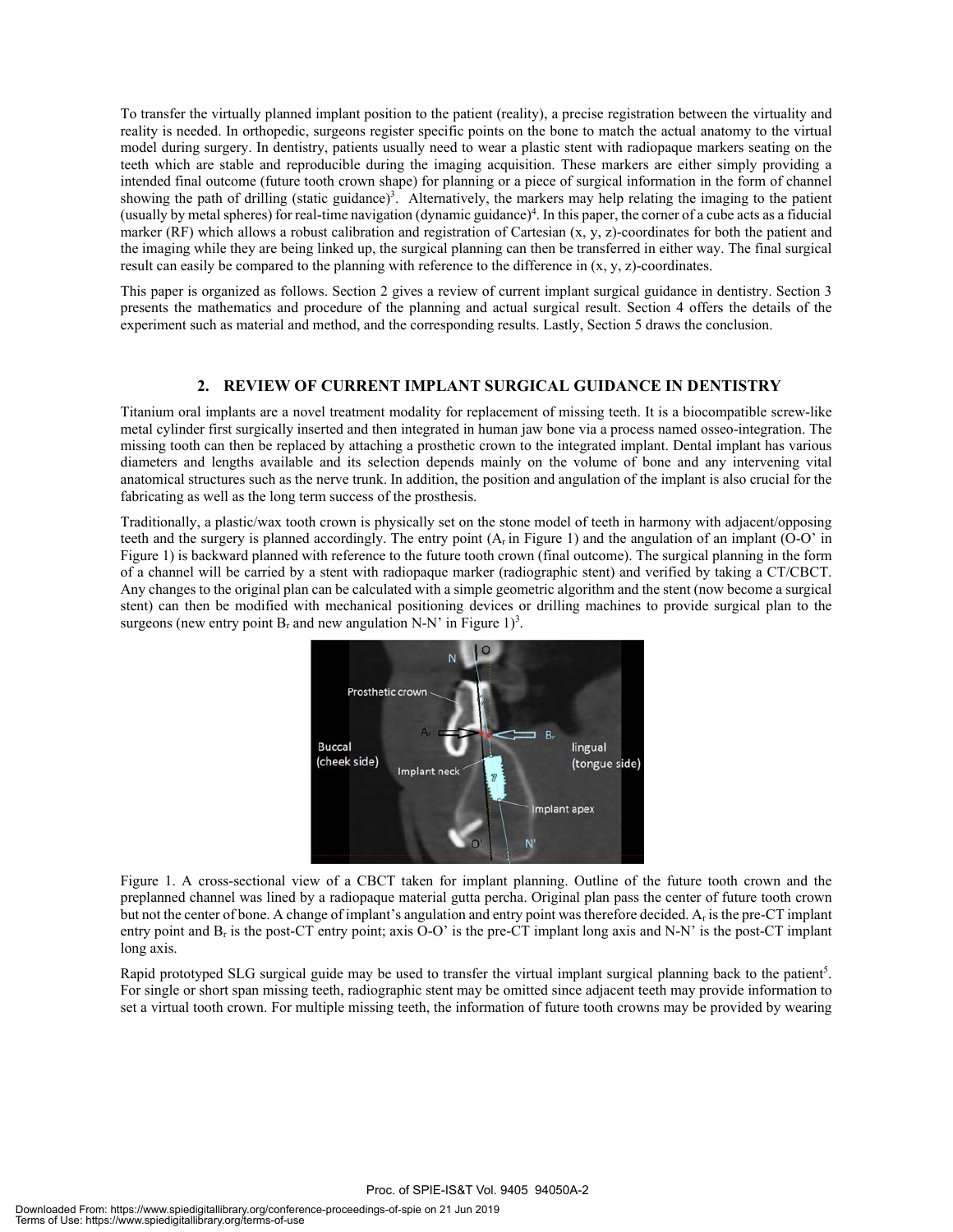a radiographic stent during CT/CBCT acquisition. Alternatively, patient's existing plastic denture (which replaces missing teeth) seated on the stone teeth model may be digitalized (e.g. by contact scanning) and fused to patient's CT/CBCT.

Real-time surgical navigation with reference to the CT/CBCT imaging is another computer-aided surgical option. Navigation has been used extensively in the orthopedics for hip and knee joint replacement, in which the surface and the functional movement of the joint needs to be captured on the operation table with a tracking system attached directly to the bone6 . In dentistry, dynamic guidance has advantage over the static channel-type surgical guide which allows the surgeons to make adjustment to the planned position during surgery. Stents with radiopaque markers should be worn by the patient during image acquisition. These markers were then registered on both imaging and patient using point-to-point<sup>7</sup> or pixel registration<sup>8</sup>. The surgical drilling instrument was real-time tracked and linked with the imaging. Finally, surgical guidance may be provided in the form of augmented reality. Head mounted display (HMD)<sup>9</sup> can project the virtual plan into the real optical path by photogrammetric calibrating the coordinates of the reality and virtuality. While both navigation and stent guidance allow precise position of dental implants, stent-based implant guidance were more popular in private practices since the clinicians only need the stent and outsource complex procedures to the manufacturers. In institutions, the navigation was favored since this can be used in many cranio-maxillofacial procedure like removal of tumor, tissue sampling (biopsies) and temporomandibular joint (TMJ) surgery (arthroscopy).

Errors could be accumulated from the image acquisition, the registration, the adherence to and/or degree of freedom of the guidance4 . The precision of implant surgery can be assessed by comparing the position and angulation of the placed implant with the planned one. Implant apex (Figure 1) is the part of an implant that is most far away from the entry point and it was suggested to be most deviated from the planning and was therefore measured when assess transfer error. The placed implant (in either *in vitro* teeth models or *in vivo* patients) will be CT/CBCT scanned and superimposed with the virtual planning (image fusion), their relative difference would demonstrate the accuracy of guidance<sup>10</sup>. This manipulation requires specialized software for registration and matching however this result is difficult to validate physically.

### **3. ROBUST IMAGE CALIBRATION AND REGISTRATION OF THE PLANNING AND ACTUAL SURGICAL RESULT**

This section describes the mathematics of robust image calibration and registration of the planning and actual surgical result. A computer-aided implant surgery model is shown in Fig. 2.

#### **3.1 Cartesian coordinate in the object (pre-operative; real physical domain)**

The corner of a cube of the surgical stent was chosen to be the origin  $(0_x, 0_y, 0_z)$  and the three orthogonal surfaces forming this corner represent the x-, y- and z- planes. Where two planes intersect, these represent the axis. Mathematically, the  $(x, y, z)$ -coordinates of object *i* can be expressed as

$$
O_i = (x_i, y_i, z_i) \tag{1},
$$

#### **3.2 Cartesian coordinate in the virtual imaging/surgical planning (pre-operative; computerized virtual domain)**

The corner of a cube of the surgical stent in the imaging was chosen to be the origin  $(0_x, 0_y, 0_z)$ . Mathematically, the  $(x, y, z)$ -coordinates of computerized object *i* can be expressed as

 $C_i = (X_i, Y_i, Z_i)$  (2),

#### **3.3 Rigid registration of the virtual imaging to physical object (Image-to-physical (IP) transformation)**   $F(w_i) = W_i$  (3),

where  $w_i \in (x_i, y_i, z_i)$  and  $W_i \in (X_i, Y_i, Z_i)$  and  $F: O \to C$  is a rigid transformation for real objects i, j to the computerized objects *i*, *j* in the CBCT. F has an isometry property of preserving  $d(F(w_i), F(w_i)) = d(W_i, W_i)$  and also has no reflection which preserves the space orientation.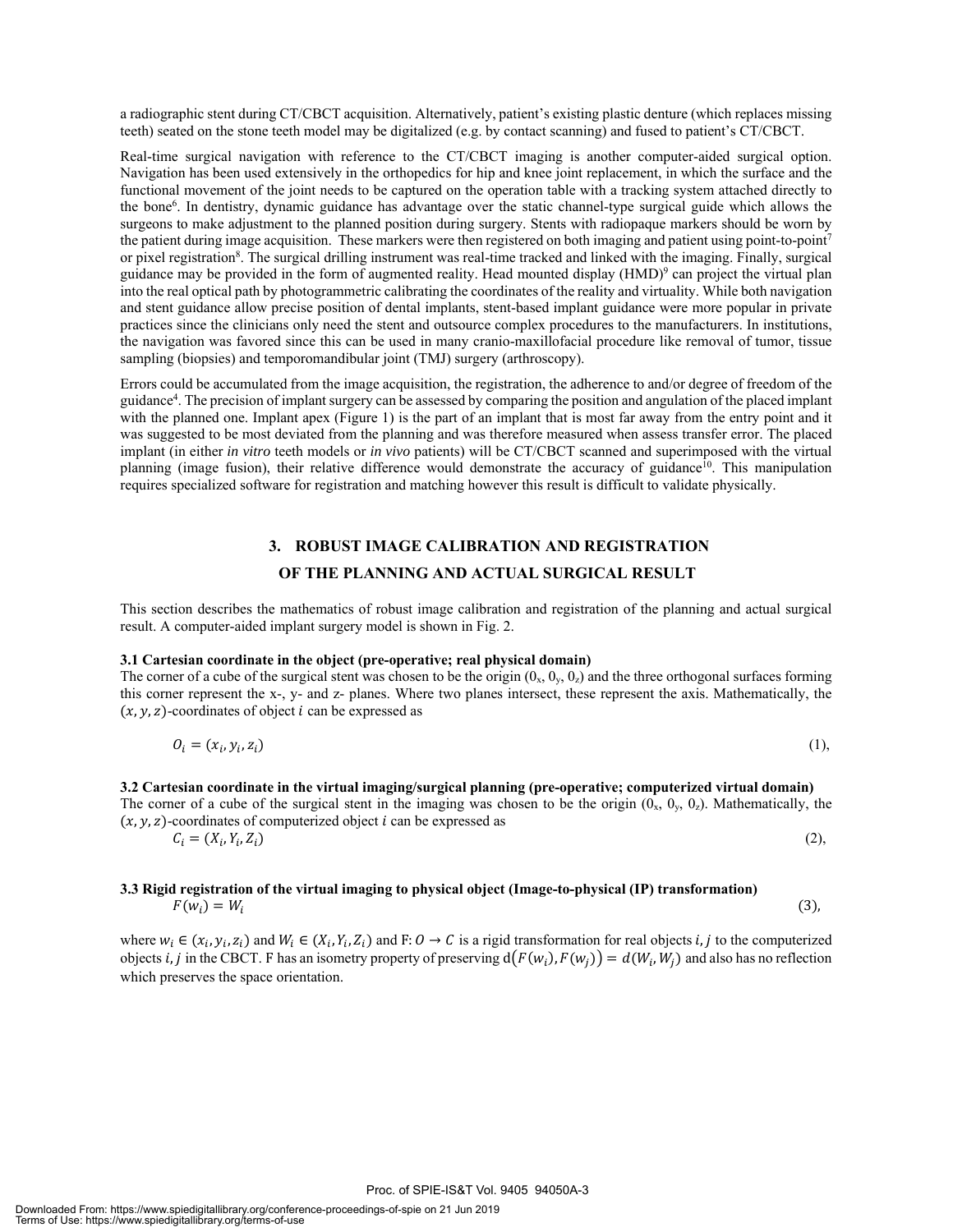In the computerized virtual domain, virtual implant was planned with the coordinates of virtual implant apex and neck which are denoted as  $C_{ia} = (X_{ia}, Y_{ia}, Z_{ia})$  and  $C_{in} = (X_{in}, Y_{in}, Z_{in})$ , respectively. After implant placement with the aid of surgical stent/navigation, the coordinates of the actual implant apex and neck were  $O_{ia} = (X_{ia}, Y_{ia}, Z_{ia})$  and  $O_{in} = (X_{in}, Y_{in}, Z_{in})$ *Zin)*,respectively.

Ideally *Oia* and *Oin* should have same coordinates as *Cia* and *Cin* respectively, in the absence of any transformation and transfer error, i.e.,

$$
C_i = (X_i, Y_i, Z_i) = (x_i, y_i, z_i) = 0_i
$$
\n(4),

To measure the precision of computer aided implant surgery, the implant apex/neck coordinates of the post-operative real physical domain (actual placement) *Oia* and *Oin* and the pre-operative computerized virtual domain (virtual planning) *Cia* and *Cin* were compared. Coordinate measuring machine (CMM) may be used to measure the coordinate of a physical domain. This is possible with the corner of the cube which acts as the origin. However, this is not practical in clinical cases since the implant apex is enclosed by tissues. Another approach is to transfer the post-operative real physical domain to post-operative computerized virtual domain by taking the CT/CBCT of the object (stone model or patient) which again involves the registration of the virtual imaging to the physical object (IP transformation).

The virtual pre-operative (planning) and post-operative (after treatment) domains were then registered (Image-to-image (II) transformation) for superimposition of the planned and the placed implant. The II transformation was based on various algorithms of matching reference points, surfaces or pixels of the imagings. Alternatively, the coordinates of the implant, either in the physical or virtual domains, may be measured with reference to a common fixed reference point origin *O* (in this paper the corner of a cube). The virtual measurement of coordinates involves matrix transformation (rotation) of the imaging so the horizontal and vertical axes of the imaging fit to the corner of cube.

For our corner of the cube  $O_i$ , let  $v_i = \begin{bmatrix} x_i \\ y_i \end{bmatrix}$  $z_i$ be a basis vector of O, such that there exists an affine transformation  $F_{affine}$ :

 $0 \to C$  for translation, scaling, rotation and shears to a new computerized object  $C_i$ . For example, a translation of our cub e object  $O_i$  is expressed as

$$
\begin{bmatrix} X_i \\ Y_i \\ Z_i \end{bmatrix} = \begin{bmatrix} x_i \\ y_i \\ z_i \end{bmatrix} + \begin{bmatrix} t_x \\ t_y \\ t_z \end{bmatrix}
$$
\nwhere 
$$
\begin{bmatrix} t_x \\ t_y \\ t_z \end{bmatrix}
$$
 is a translational factor 
$$
\begin{bmatrix} X_i \\ Y_i \\ Z_i \end{bmatrix} \in C.
$$
 (5),

A scaling of our cube  $O_i$  is expressed as

$$
\begin{bmatrix} X_i \\ Y_i \\ Z_i \\ 1 \end{bmatrix} = \begin{bmatrix} S_x & 0 & 0 & 0 \\ 0 & S_y & 0 & 0 \\ 0 & 0 & S_z & 0 \\ 0 & 0 & 0 & 1 \end{bmatrix} * \begin{bmatrix} x_i \\ y_i \\ z_i \\ 1 \end{bmatrix}
$$
\n(6),

\nwhere 
$$
\begin{bmatrix} S_x \\ S_y \\ S_z \end{bmatrix}
$$
 is a scaling factor.

A rotation of our cube  $O_i$  on the computerized domain  $C_i = R_j(\alpha) \cdot \begin{bmatrix} x_i \\ y_i \\ z_i \end{bmatrix}$  $z_i$ 1 for  $j \in \{x, y, z\}$  direction, is expressed as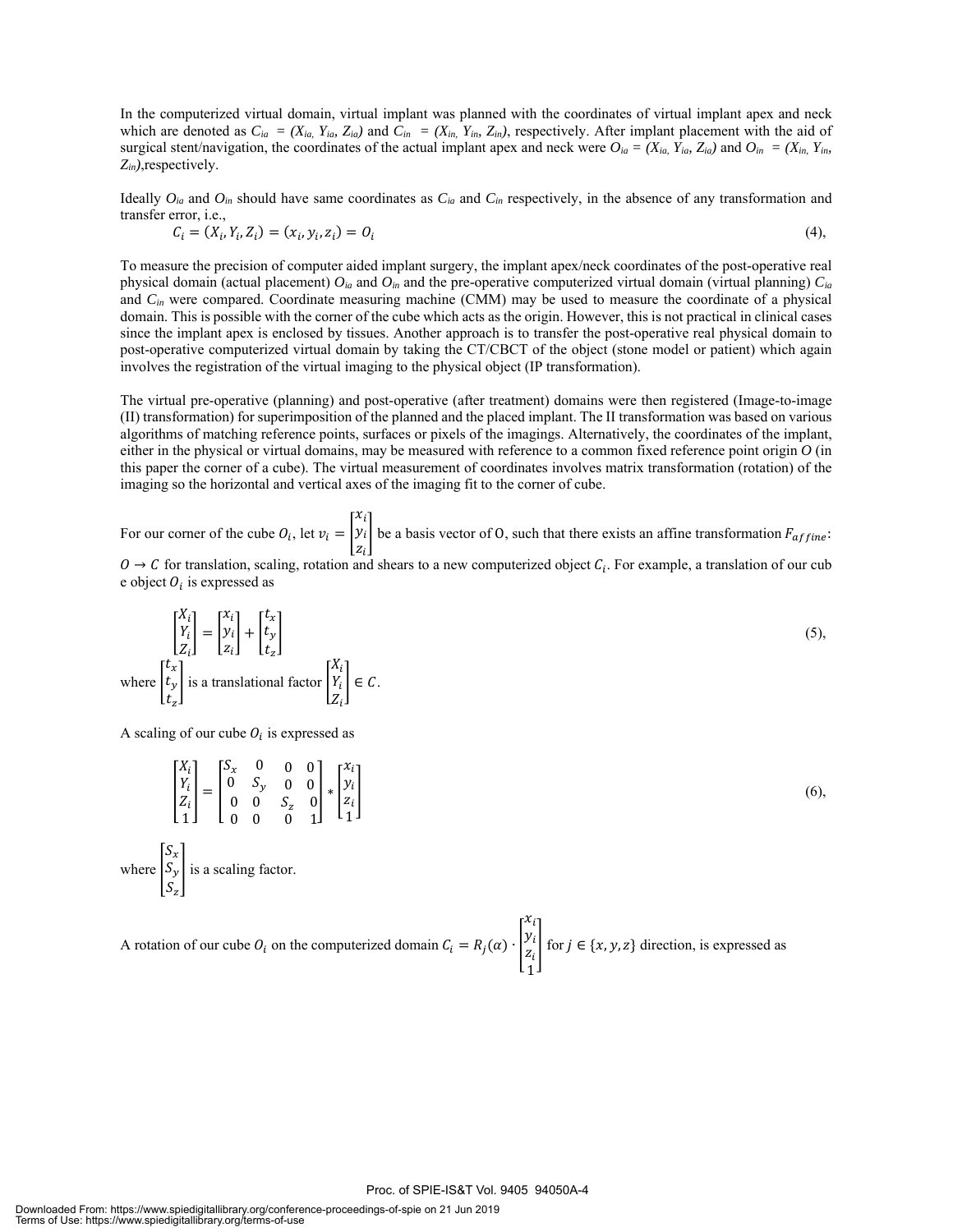$$
R_x(\alpha) = \begin{bmatrix} 1 & 0 & 0 & 0 \\ 0 & c & -s & 0 \\ 0 & s & c & 0 \\ 0 & 0 & 0 & 1 \end{bmatrix}
$$
  
\n
$$
R_y(\alpha) = \begin{bmatrix} c & 0 & s & 0 \\ 0 & 1 & 0 & 0 \\ -s & 0 & c & 0 \\ 0 & 0 & 0 & 1 \end{bmatrix}
$$
  
\n
$$
R_z(\alpha) = \begin{bmatrix} c & -s & 0 & 0 \\ s & c & 0 & 0 \\ 0 & 0 & 1 & 0 \\ 0 & 0 & 0 & 1 \end{bmatrix}
$$
 (9),

where  $c = \cos(\alpha)$ ,  $s = \sin(\alpha)$  and  $\alpha$  is the rotation angle.

The accuracy of transferring of virtual implant planning to surgery may be measured by the deviation of coordinate of the placed implant with virtually planned implant by root-square distance (Part I of the experiment). The coordinates of the placed implant may be obtained physically by CMM measurement or virtually by CT/CBCT. The accuracy of coordinate measurement may be measured by the deviation of coordinate of the virtualized implant with actual placed implant by root-square distance (Part II).



Figure 2. Flowchart showing the workflow of the computer aided implant surgery (Left hand side) and the methods for measuring its transfer error (Right hand side).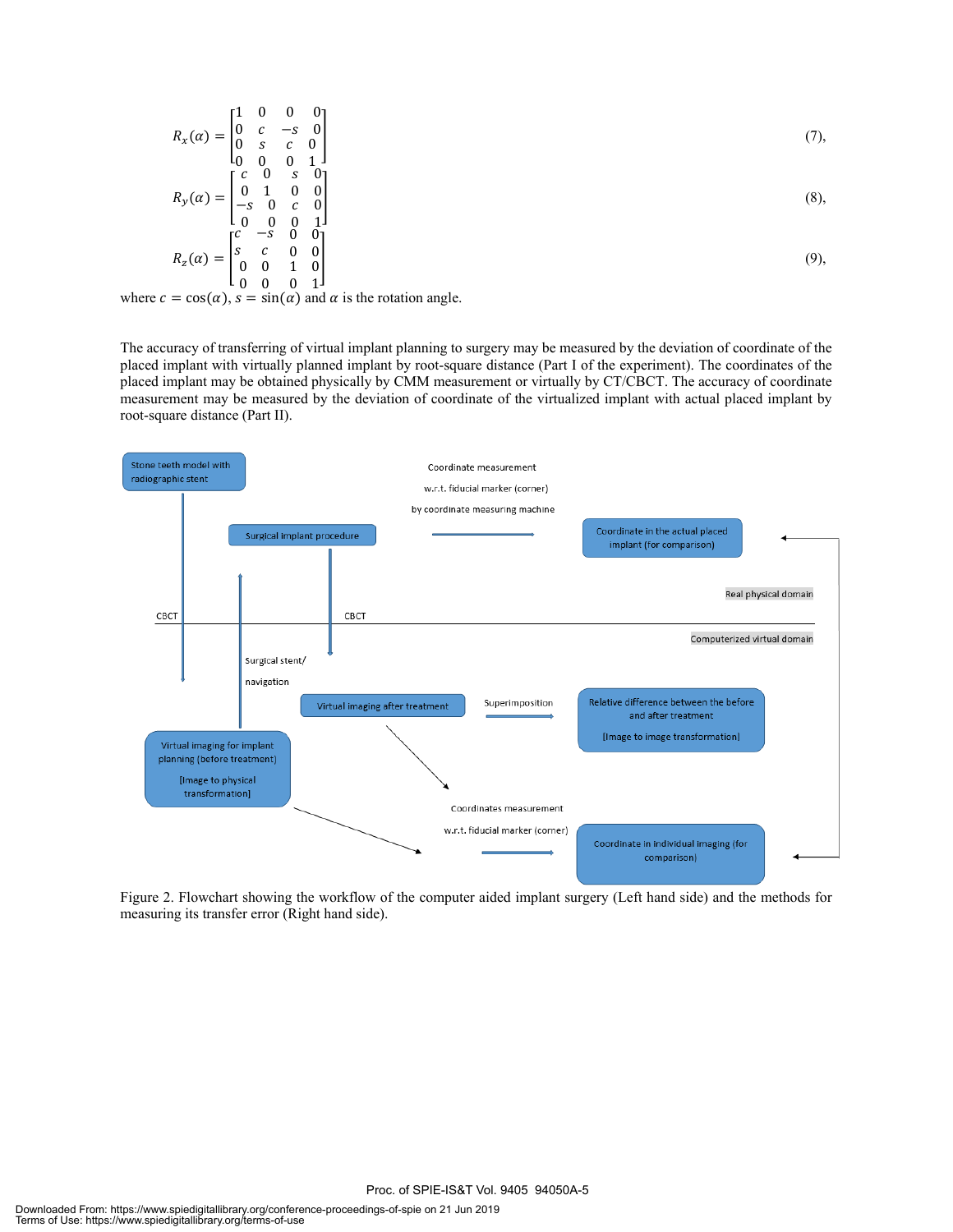#### **4. EXPERIMENT**

This section is all about the experiment. Section 4.1 gives the details of the material and method in the image calibration and registration, Section 4.2 offers the corresponding experimental results and Section 4.3 addresses some discussions about the results.

# **4.1 Material and Method**

#### **4.1.1 Part I**

[*Physical*] A patient with missing maxillary (upper) left central incisor was recruited and alginate impressions (soft mould) of the maxillary and mandibular (lower) teeth were made. From these, upper and lower stone teeth models were poured. An acrylic (plastic) stent with a 4mm diameter channel filled with a radiopaque gutta percha was fitted on the upper stone teeth model (Figure 2a) and a 1cm  $\times$  1cm  $\times$  1cm cubic corner painted with radiopaque Barium Sulphate (BaSO<sub>4</sub>) was incorporated.

[*Virtual*] Cone-beam computed tomogram (iCAT classic, USA; tube voltage 120kVp, tube current 3-7mA) was taken (Figure 2b). Scan protocol was selected with the largest Field of view (FOV) and highest available resolution (i.e. full 13 cm 40 seconds 0.25 voxel high resolution). Then, 599 frames of 2D planar images were acquired. The imaging was transferred from the iCAT workstation to a personal computer (Dell Precision T1700 workstation with a graphic card NVIDIA Quadro K2000 and a 23-inch Dell P2314H LED monitor with a screen resolution of 1920 × 1080) loaded with an implant planning software SimPlant Pro (Version 16.0, Materialise NV, Leuven, Belgium) in the format of digital imaging and communications in medicine (DICOM).



virtual domains. Three colored orthogonal surfaces of the cube (orange, green and red) corresponding to respective windows in SimPlant Pro (see Figure 3a)



Figure 2b. The stone teeth model and the stent were loaded in the CBCT. The x-ray source and the detector moves simultaneously in one rotation during the imaging acquisition.

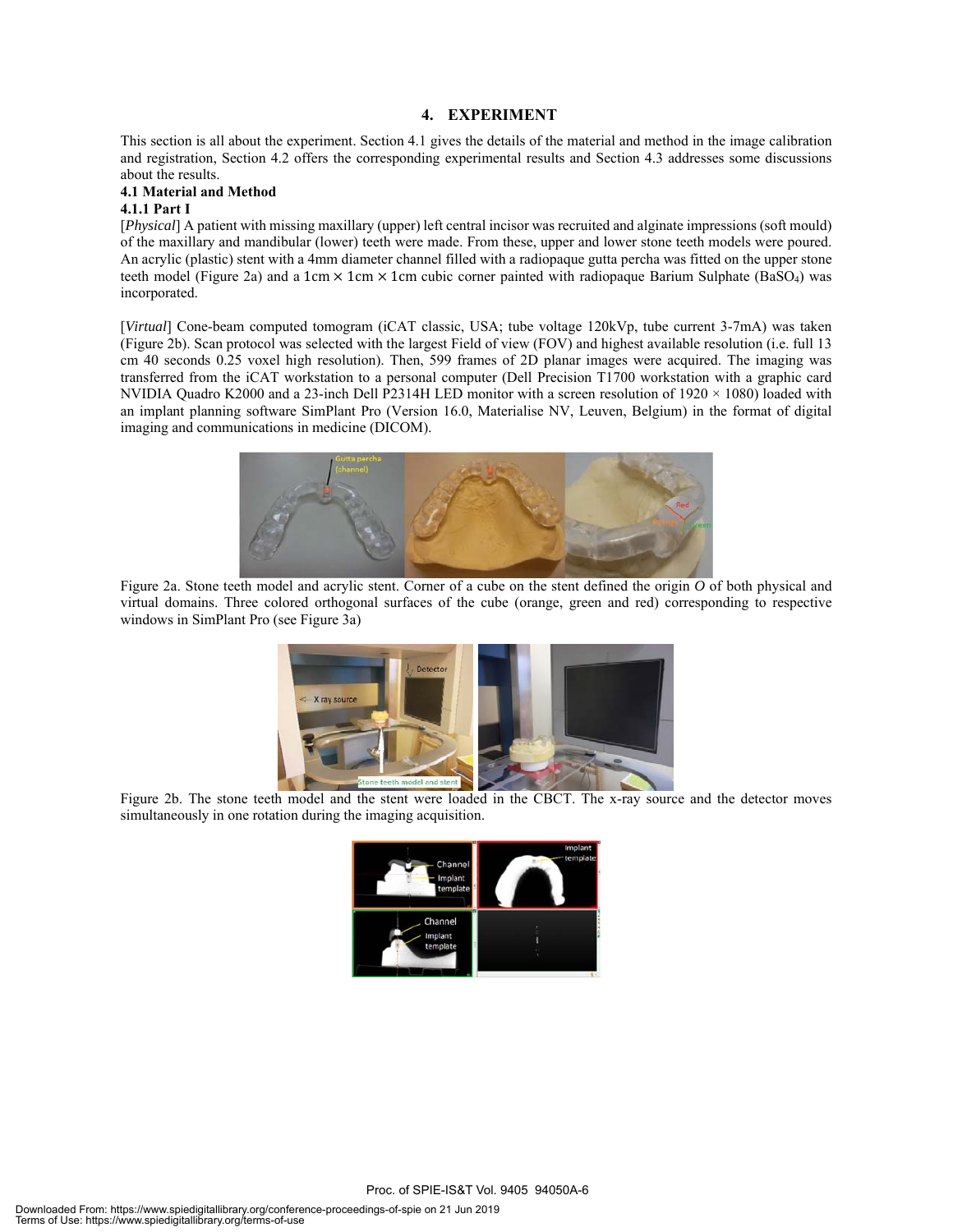Figure 3a. Placement of the virtual implant template with a reference to the channel in the SimPlant Pro. Upper left: orange window; upper right: red window; lower left: green window; lower right: 3D virtual implant template and its imagining long axis.



Figure 3b. Coordinate measurement of the apex/neck of planned implant template. Note that the fiducial marker (the corner) defined two axis lines and the origin *O* where they meet.



Figure 4a. Computer aided implant surgery with stent guidance on a stone teeth model. Left: Implant site preparation (soft bone drilling protocol 2mm and 2.4/2.8mm drill) under the guidance of the stent's channel; Middle: Manual insertion of an implant into the prepared site; Right: Seating of the stent after implant placement shows the implant roughly placed following the channel of the stent.



 Figure 4b. Left: Post-operative CBCT (with the stent) and manual mapping the virtual axis lines to fiducial marker; Right: Precise locating of the implant apex was facilitated by manual mapping the implant template to the radiopacity of the placed implant in imaging.

[*Virtual*] In the SimPlant Pro software, dental implant (Brånemark system, ∅4.1mm×13mm [diameter x length], Nobel Biocare, Sweden) was selected with respect to the cross-sectional "bone" images. For the sake of simplicity in this preliminary study, no change in the entry point or angulation was made to the channel (Figure 3a). Corresponding implant template was superimposed onto the imaging. The corner of cube was manually registered to the virtual axis lines of the SimPlant Pro (which represent the position of two other orthogonal views). The  $(x, y, z)$ -coordinations for  $C_i^1$  and  $C_i^2$  of the virtual implant apex and neck, which are the tangential distances to the axe lines, were measured manually as gold standard (Figure 3b)<sup>10</sup>.

[*Physical*] The gutta percha in the channel was removed and the model was prepared following the channel with 2mm and 2.4/2.8mm drill. After removal of the stent, an implant was inserted into the drilled hole (osteotomy site) (Figure 4a). [*Virtual*] Post-operative CBCT of the stone teeth model and the stent was taken using the same machine and scanning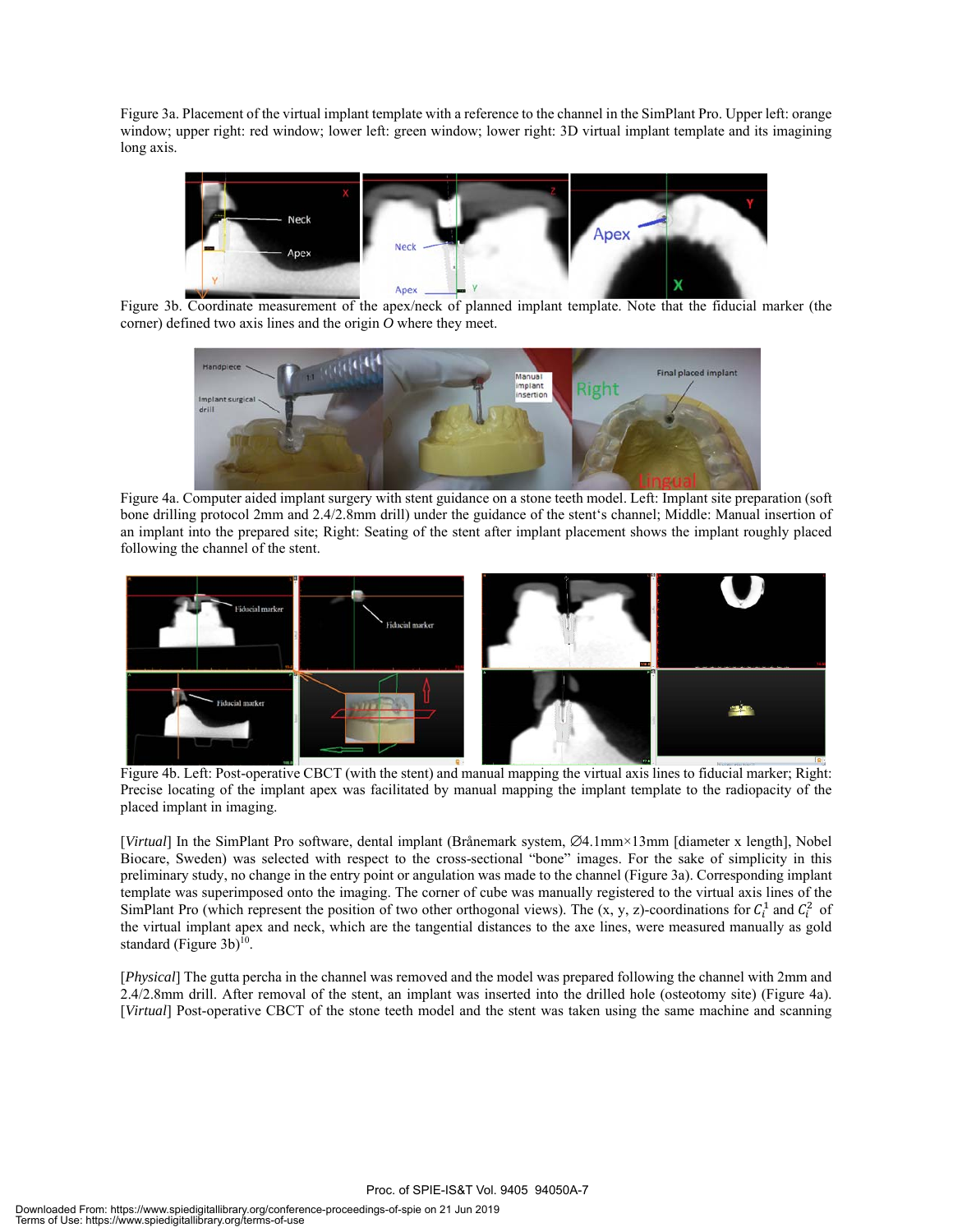protocol. Corresponding implant template was fitted to the placed implant in the CBCT imaging to facilitate the location of implant apex. Manual registration was performed and the  $(x, y$  and z) coordination  $C_i^2$  of the implant apex and neck were measured with SimPlant Pro (Figure 4b).

A square root of distance between various two computerized objects  $C_i^1$  and  $C_i^2$  was calculated. The normalized cross correlation (NCC) will be measured in the future experiments.

#### **4.1.2 Part II**

[*Physical*] A duplicate of upper stone teeth model of the same patient was made. On this model, an implant (Brånemark system, Ø4.1mm×13mm, Nobel Biocare, Sweden) was arbitrarily placed and the embedded implant apex was later exposed by removing the surrounding stone for measurement (Figure 5a). The coordinates of the implant apex was physically measured as a gold standard by a digital toolmaker's microscope with accuracy to 0.0025mm (Leitz Wetzlar WM Standard Toolmakers' Microscope, Germany) with reference to the corner of cube (origin *O*) on the stent (Figure 5b). This microscope was functioned as a planar CMM. Acrylic platforms, parallel to the surfaces of the cube, were attached to the stone model with the aid of a parallelometer (Miko Parallelometer MP2000E, Metaux Preceus, Metalor, Switzerland). Planar coordinates was measured by the microscope with the stone model loaded parallel to one plane by the acrylic platform.

[*Virtual*] The duplicated model and the stent was CBCT scanned and its apex coordinates with reference to the corner of cube was measured in SimPlant Pro as described in Part I.



Figure 5a. Stone teeth model with exposed implant apex.



Figure 5b. Stone teeth model and the stent were loaded on the toolmaker's microscope for physically measuring the coordinates with reference to the origin *O* on the stent.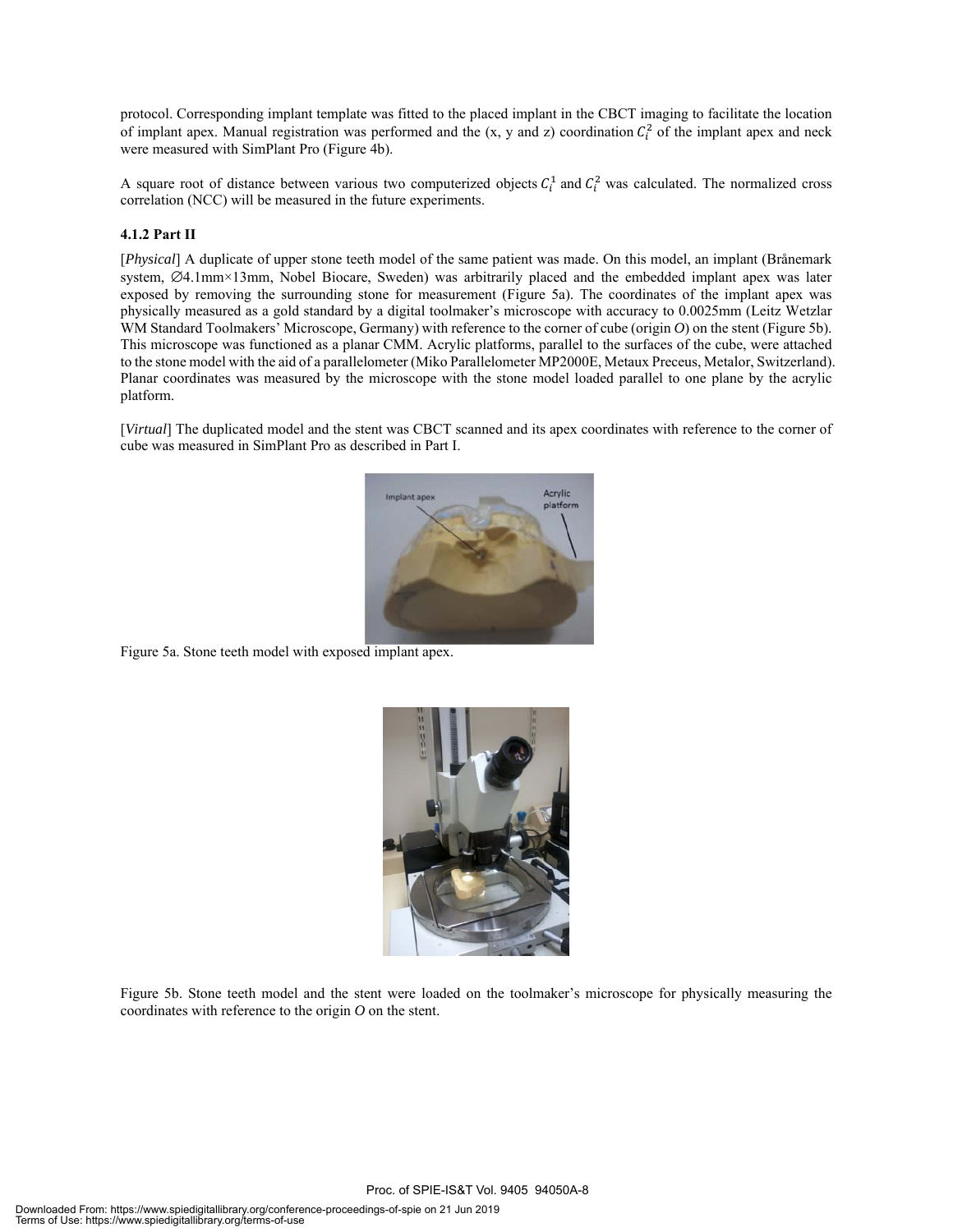#### **4.2 Result 4.2.1 Part I**

The (x, y, z)-coordination  $C_i^1$  of the virtual implant apex was x=-0.19mm, y=-21.19mm, z=-6.05mm and of the virtual implant neck was x=-1.18mm, y=-10.95mm, z=-6.29mm. The  $(x, y, z)$ -coordination  $C_i^2$  of the actual placed implant apex with the preloaded surgical guide was  $x=+0.37$ mm,  $y=-21.24$ mm,  $z=-6.31$ mm and of the actual implant neck was  $x=$ 0.12mm, y=-11.03mm, z=-6.57mm.

The difference of the implant positions was  $C_i^2$  -  $C_i^1$  (actual placed – virtual planned). Herein, for the implant apex the difference was x=0.56mm (more right), y=-0.05mm (deeper), z=-0.26mm (more lingual) and for the implant neck the difference was  $x=1.06$ mm (more right),  $y=0.01$ mm (deeper),  $z=-0.28$ mm (more lingual). The square root difference of the implant apex and implant neck were 0.62mm (more right, deeper and more lingual) and 1.10mm (more right, deeper and more lingual) respectively.

#### **4.2.2 Part II**

The (x, y, z)-coordination  $C_i^1$  of the virtual implant apex was x=-0.13mm, y=-23.84mm, z=-4.86mm and the (x, y, z)coordination  $C_i^2$  of the reality implant apex was x=-0.13mm, y=-23.63mm, z=-6.21mm. The difference of the implant apex was  $C_i^2$  -  $C_i^1$  (actual placed – virtualize of the actual placed) and was x=0.00mm, y=+0.21mm (shallower), z=-1.35mm (more lingual). The square root difference of the implant apex was 1.36mm (shallower and more lingual).

#### **4.3 Discussions**

In the first part of this study, acrylic surgical stent has shown a fairly accurate transfer of the virtual planning to the surgical field with respect to the actual placed implant apex in which it was 0.62mm deviated from the planning. This is similar to the *in vitro* study by Besimo et al.<sup>11</sup> which reported a transfer error of 0.6mm  $(+/-0.4$ mm) when an implant placement on the maxilla (upper arch) was guided by a stent. The use of surgical stents in implant dentistry has a long history that a minimum additional equipment was needed. However, meticulous in every step from the image acquisition to the seating of the stent in patient's mouth are necessary since errors will accumulate and this guidance does not allow any intra-operative change in the surgical plan.

Surprisingly, the apex of the oral implant was more accurately placed then the implant neck which is in contrast to other studies<sup>12</sup>. Possible explanation may be the surgical drill spin/rotate concentricity<sup>13</sup>. Specialized handpiece for an implant placement has a speed reducing 20 times (20:1) and higher torque (cutting efficiency) while the handpiece used in this study was not intended for the surgical purpose as it has a higher speed (1:1) and lower torque (Figure 4a). This would result in a different cutting mechanism<sup>14</sup>. The entry point of the stone model has received the longest drilling time, therefore it may be resulted in the greatest deviation. Moreover, the plastic stent material was soft and may allow a greater drilling deviation in comparison to the rigid metal. The relatively short 4mm height of the channel provided by the plastic stent and the use of relatively smaller drill ∅2.4/2.8mm in relation to this 4mm channel may also leads to error in transfer. Most of the deviation of the placed implant was in the x-axis (left and right) which may be due to the proximity of the RF cube to the channel. This RF cube may cause deviation of surgical instrument from the long axis of the channel. In our future study, a use of specialized implant handpiece, a better position of the RF cube, and a use of metal tube with an adequate length and diameter for guidance may reduce the transfer error seen in this study.

While there are many studies<sup>1, 2, 15, 16, 19</sup> relating the virtual imaging of the skull to its physical reality, this paper is the first kind of study to our best knowledge that is relating the position of surgically placed dental implant in the virtual imaging to the physical reality. From this, the accuracy of the implant position in physical domain estimated by the computerized virtual domain can be determined. Image acquisition, registration, identification and measurement of the interested point (implant apex) will all contributes to an error in the virtual implant position. This would have a clinical implication since currently the transfer error of any guidance system was measured by the difference in the position of virtualized final implant position to that in the virtual planning. In the second part of this paper, the actual implant apex was 1.36mm away from that in the imaging. Acquisition error<sup>15</sup> can be as large as 0.27mm or more in CBCT. An image-to-physical (IP) transformation<sup>16</sup> has been suggested to have error of 0.5mm in vitro. Target registration error (TRE)<sup>4, 17, 18</sup>, the "application accuracy" of the registration, measuring the distance between corresponding points other than the fiducial points after the registration. In our previous study<sup>10</sup> using the same manual registration method on a cube, the TRE was 0.83mm which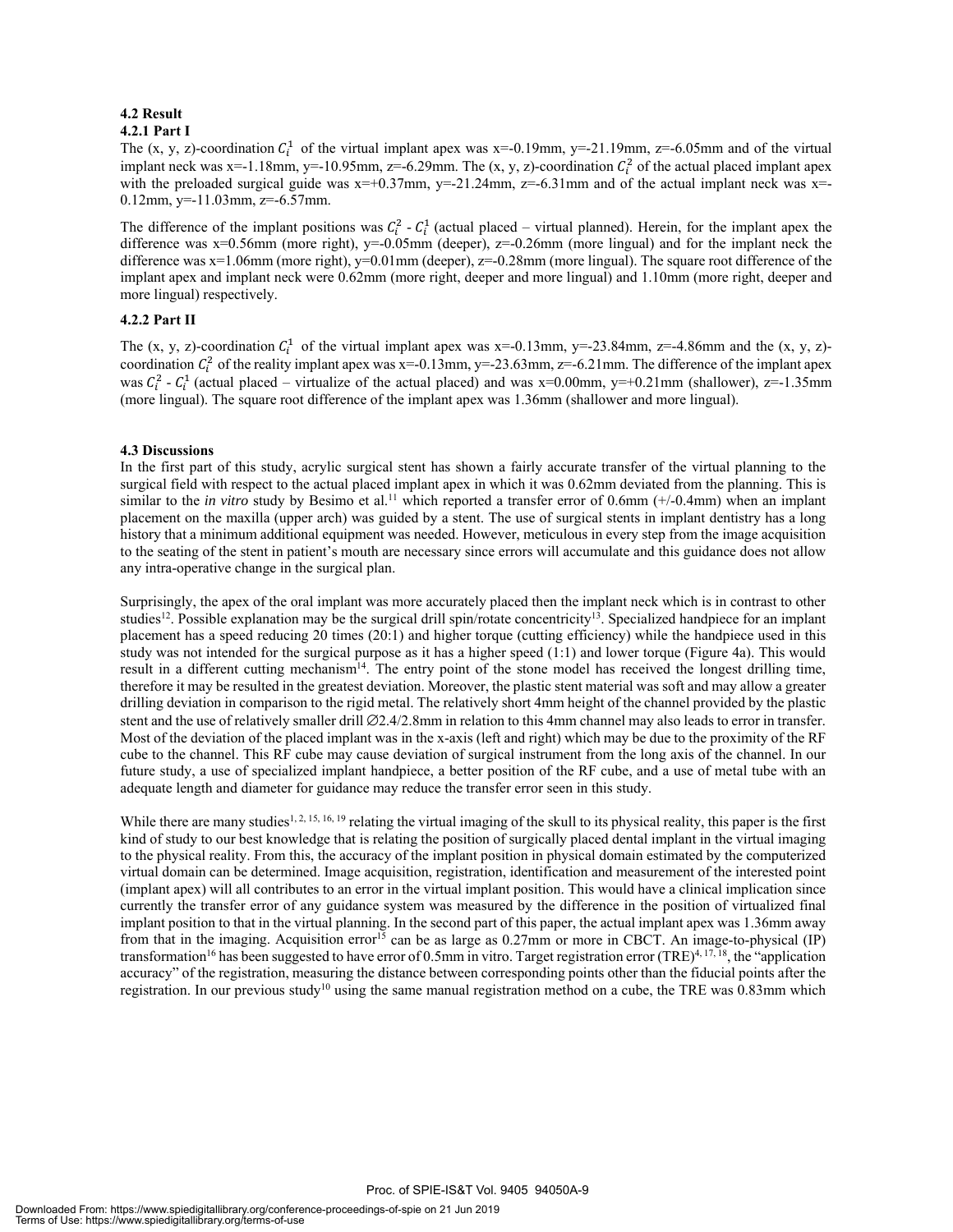was comparable to the study using a software automatic registration (mean  $(0.75 \text{mm})^1$ ). For an implant navigation system<sup>19</sup> TRE has been found to be of 1.23mm (average) and  $1.87$ mm (maximum)<sup>19</sup>.

The number of RF markers (fiducials) may have impact on the accuracy of registration. The more fiducials<sup>17</sup> used in the registration the smaller TRE was anticipated. In this study, despite only one fiducial (corner of a cube) was used, this was matched three fiducials dimensionally in the SimPlant Pro and the TRE approached to that predicted for four fiducials (1.48mm). For manual registration in SimPlant software, three virtual axis lines (x, y, z axes) were registered to the corresponding (x, y, z) physical line angles of the cubic corner in three orthogonal views. In each orthogonal view, two axis lines were matched to one of the three 2D fiducial corners in these views (Figure 3b). Each axis line was therefore registered twice and this may explained the fairly accurate manual registration observed. Ideally, more (and well spread) fiducials should be used for more accurate registration particularly when automatic registration is available. However for manual registration, the thin horse-shoe shaped stent do not provide space for placement of extra "parallel" fiducial line angle to match with the axis lines in the sagittal plane (Figure 3b plane X). Extra fiducial may be placed on another side of the channel and therefore provide a longer line angle of the fiducials to allow better registration with the axis lines in the coronal and transverse plane (Figure 3b plane Y and Z, Figure 6). In our previous study using the same manual registration method on an  $8cm \times 8cm \times 4cm$  cube, the TRE was less than the present study which may be due to the longer physical line angles for the registration with the virtual axis lines<sup>10</sup>.



Figure 6. Cubic fiducial (Left) and two cubes (Upper right) may provide longer physical line angles (Lower right) to match with the virtual axe lines.

Most of the discrepancy between the virtual and the physical observed objects in this study was measured from the sagittal plane. Strateman et al.<sup>20</sup> found significantly more measurement errors in the sagittal plane in the NewTom CBCT machine while Hassan et al.<sup>21</sup> discovered that it may be less likely to detect root fracture of teeth in sagittal plane. However, in our previous study using the same iCAT CBCT machine, we did not find any trend of inaccuracy in specific plane of the  $CBCT<sup>10</sup>$ .

Registration of the unified coordination system in both the physical object and virtual imaging allows a bridging between two domains that may have many potential applications. In this paper, a transfer of the virtual planning to the reality with the use of static stent and simple surgical equipment was described. Moreover for real time surgical navigation/robotic surgery, unified coordination facilitates intra-operative registration and tracking of the RF corner and/or facial landmarks on the patient with the surgical handpiece in the surgeon's hand. This may extend to the field of the augmented reality, in which a head mounted display (HMD) or even a tablet/smartphone may show internal structures in the CBCT imaging after recognizing the surface coordination of a patient. A diagnosis of disease and surgical procedures would be assisted by seeing the imaging simultaneously. Furthermore, RF provides a directional information in the imaging particularly helpful in the interpretation of a 3D imaging with a limited field of view (FOV) for a reduction of radiation dosage. This would be important in obtaining a correct cross-sectional views for the treatment planning. The RF also helps an easy monitoring of serial imagings by incorporating a reference point, for which can be assessed easily both virtually and clinically. Lastly, in the part II of this paper, the accuracy of various imaging-imaging (II) registration algorithms (e.g. surface based, point based and pixel based) applied in different clinical situations may be compared and validated.

Registration of coordination do not limited to CBCT and may apply to other computerized virtual domains like 3D surface scan. By scanning the neck of placed implant (+/- scanning body for easier capture) and the corner of cube (fiducial), the implant apex can be estimated by knowing the implant length. Therefore, clinically the patient do not need to take postoperative CBCT to know the implant position and further reduce radiation suffered.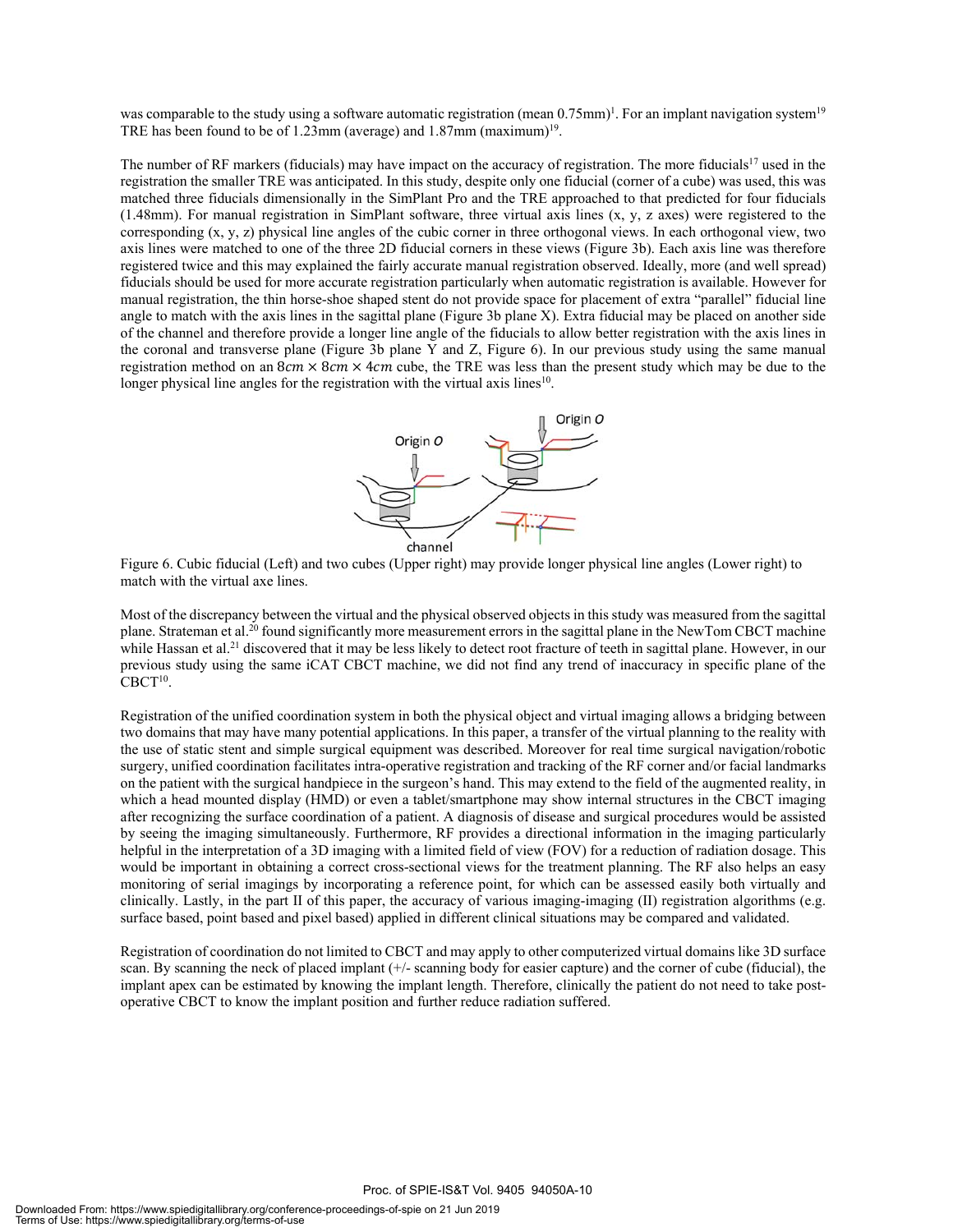Deviation of the transfer of surgical planning in this study was found to within the clinical safety margin of  $2mm^{22}$ . however the discrepancy in relating the imaging to the reality must be considered when assess the clinical feasibility of particular computer guided implant surgery.

#### **5. CONCLUSION**

This paper presents a rigid registration in cone beam computed tomogram with acceptable clinical accuracy for mapping the virtuality to the reality, for measuring serial imagings, for potential use in navigation surgery and augmented reality. The mathematical model of the image calibration and registration (i.e. the mapping) has been described. A real case of a dental patient with missing maxillary (upper) left central incisor was collected and demonstrated for the proposed method in the image calibration and registration.

#### **REFERENCES**

- [1] Lagravère, M. O., Carey, J, Toogood, R. W., Major, P. W., "Three-dimensional Accuracy of Measurements Made with Software on Cone-beam Computed Tomography Images," Am. J. Orthod. Dentofacial Orthop 134(1), 112-116 (2008)
- [2] Lascala, C. A., Panella, J., Marques, M. M., "Analysis of the Accuracy of Linear Measurements obtained by cone beam computed tomography (CBCT-NewTom)," Dentomaxillofac Radiol 33(5) 291-294 (2004)
- [3] Wat, P. Y., Chow, T. W., Luk, H. W., Comfort, M. B., "Precision surgical template for implant placement: a new systematic approach," Clin Implant Dent Relat Res 4(2) 88-92 (2002)
- [4] Widmann, G., Bale, R. J., "Accuracy in computer-aided implant surgery--a review," Int J Oral Maxillofac Implants 21(2) 305-13 (2006)
- [5] Ganz, S. D., "Computer-aided design/computer-aided manufacturing applications using CT and cone beam CT scanning technology," Dent Clin North Am 52(4) 777-808 (2008)
- [6] Fadero, P. E., Shah, M., "Three dimensional (3D) modelling and surgical planning in trauma and orthopaedics ," Surgeon 12(6) 328-333 (2014)
- [7] Wanschitz, F., Birkfellner, W., Watzinger, F., Schopper, C., Patruta, S., Kainberger, F., Figl, M., Kettenbach, J., Bergmann, H., Ewers, R., "Evaluation of accuracy of computer-aided intraoperative positioning of endosseous oral implants in the edentulous mandible," Clin Oral Implants Res 13(1) 59-64 (2002)
- [8] Casap, N., Wexler, A., Persky, N., Schneider, A., Lustmann, J., "Navigation surgery for dental implants: assessment of accuracy of the image guided implantology system," J Oral Maxillofac Surg 62(9 Suppl 2) 116-9 (2004)
- [9] Birkfellner, W., Figl, M., Huber, K., Watzinger, F., Wanschitz, F., Hummel, J., Hanel, R., Greimel, W., Homolka, P., Ewers, R., Bergmann, H., "A head-mounted operating binocular for augmented reality visualization in medicine- design and initial evaluation," IEEE Trans Med Imaging 21(8) 991-7 (2002)
- [10] Lam, W.Y.H., Ngan, H.Y.T., Wat, P.Y.P., Luk, H.W.K., Pow, E.H.N., Goto. T.K., "Novel geometric coordination in cone beam computed tomogram," Proc. IEEE AIPR Workshop, 140701-9 (2014)
- [11] Besimo. C.E., Lambrecht, J.T., Guindy, J.S., "Accuracy of implant treatment planning utilizing template-guided reformatted computed tomography," Dentomaxillofac Radiol 29(1) 46-51 (2000)
- [12] Ozan, O., Turkyilmaz, I., Ersoy, A.E., McGlumphy, E.A., Rosenstiel, S.F., "Clinical accuracy of 3 different types of computed tomography-derived stereolithographic surgical guides in implant placement," J Oral Maxillofac Surg 67(2) 394-401 (2009)
- [13] Watson, T. F., Cook, R. J., "The influence of bur blade concentricity on high-speed tooth-cutting interactions: a videorate confocal microscopic study," J Dent Res 74(11) 1749-55 (1995)
- [14] Watson, T.F., Flanagan, D., Stone, D.G., "High and low torque handpieces: cutting dynamics, enamel cracking and tooth temperature," Br Dent J. 24;188(12) 680-6 (2000)
- [15] Pinsky, H. M., Dyda, S., Pinsky, R. W., Misch, K. A., Sarment, D. P., "Accuracy of three-dimensional measurements using cone-beam CT," Dentomaxillofac Radiol 35(6) 410-6 (2006)